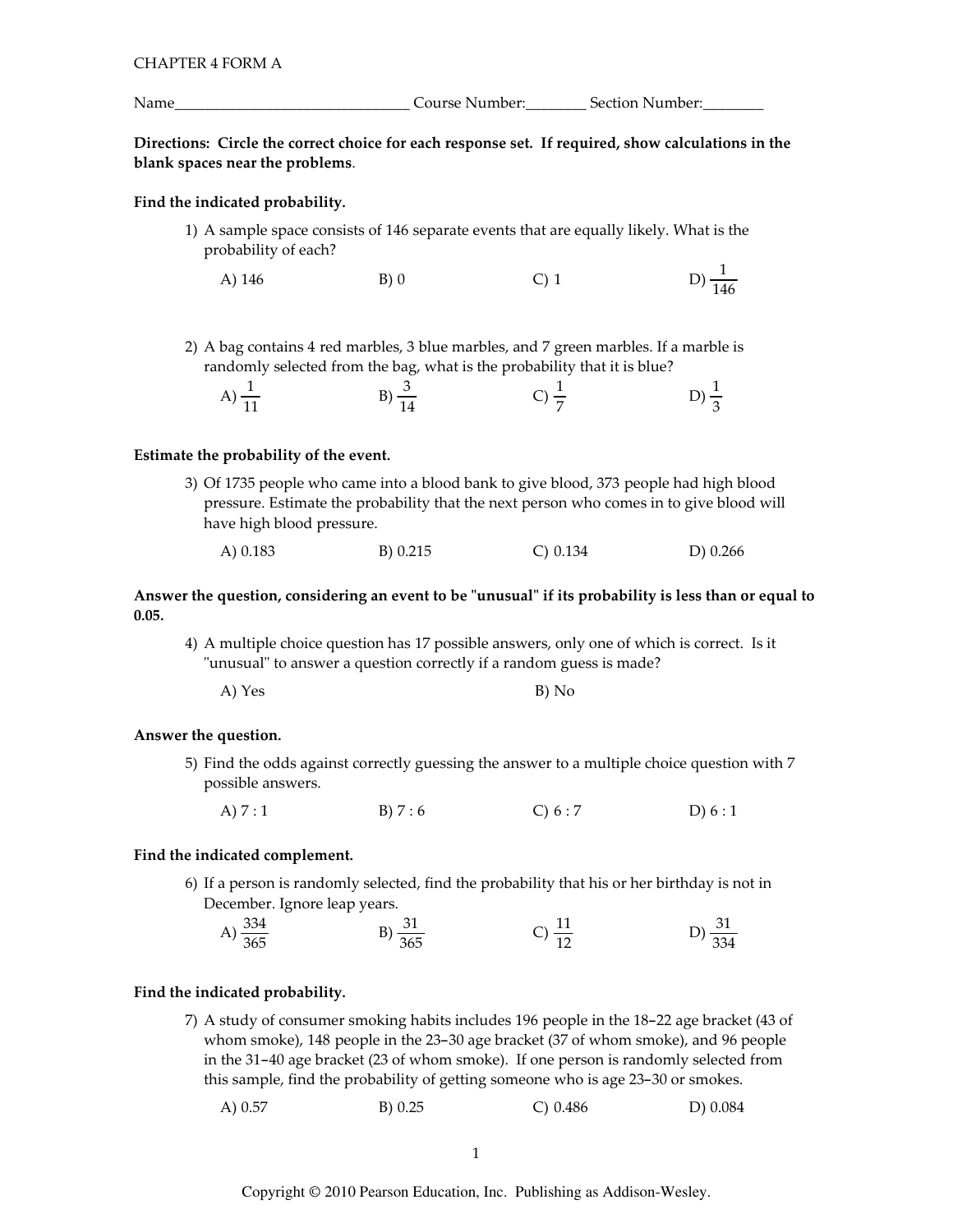8) 100 employees of a company are asked how they get to work and whether they work full time or part time. The figure below shows the results. If one of the 100 employees is randomly selected, find the probability that the person drives alone or cycles to work.



- 1. Public transportation: 7 full time, 8 part time
- 2. Bicycle: 4 full time, 4 part time
- 3. Drive alone: 30 full time, 29 part time
- 4. Carpool: 8 full time, 10 part time

9) A batch consists of 12 defective coils and 88 good ones. Find the probability of getting two good coils when two coils are randomly selected if the first selection is replaced before the second is made.

| C) $0.176$<br>A) 0.7744<br>B) 0.0144 | D) 0.7733 |
|--------------------------------------|-----------|
|--------------------------------------|-----------|

10) A sample of 4 different calculators is randomly selected from a group containing 41 that are defective and 22 that have no defects. What is the probability that all four of the calculators selected are defective? Round to four decimal places.

A) 0.1794 B) 0.1700  $C)$  13.8442 D) 0.0829

#### Provide a written description of the complement of the given event.

- 11) Of ten adults, at least one of them has high blood pressure.
	- A) All of the adults have high blood pressure.
	- B) None of the adults have high blood pressure.
	- C) Nine of the adults have high blood pressure.
	- D) At most one of the adults has high blood pressure.

#### Find the indicated probability. Round to the nearest thousandth.

12) A study conducted at a certain college shows that 52% of the school's graduates find a job in their chosen field within a year after graduation. Find the probability that among 8 randomly selected graduates, at least one finds a job in his or her chosen field within a year of graduating.

| A) 0.125 | B) 0.995 | $C$ ) 0.520 | D) 0.997 |
|----------|----------|-------------|----------|
|----------|----------|-------------|----------|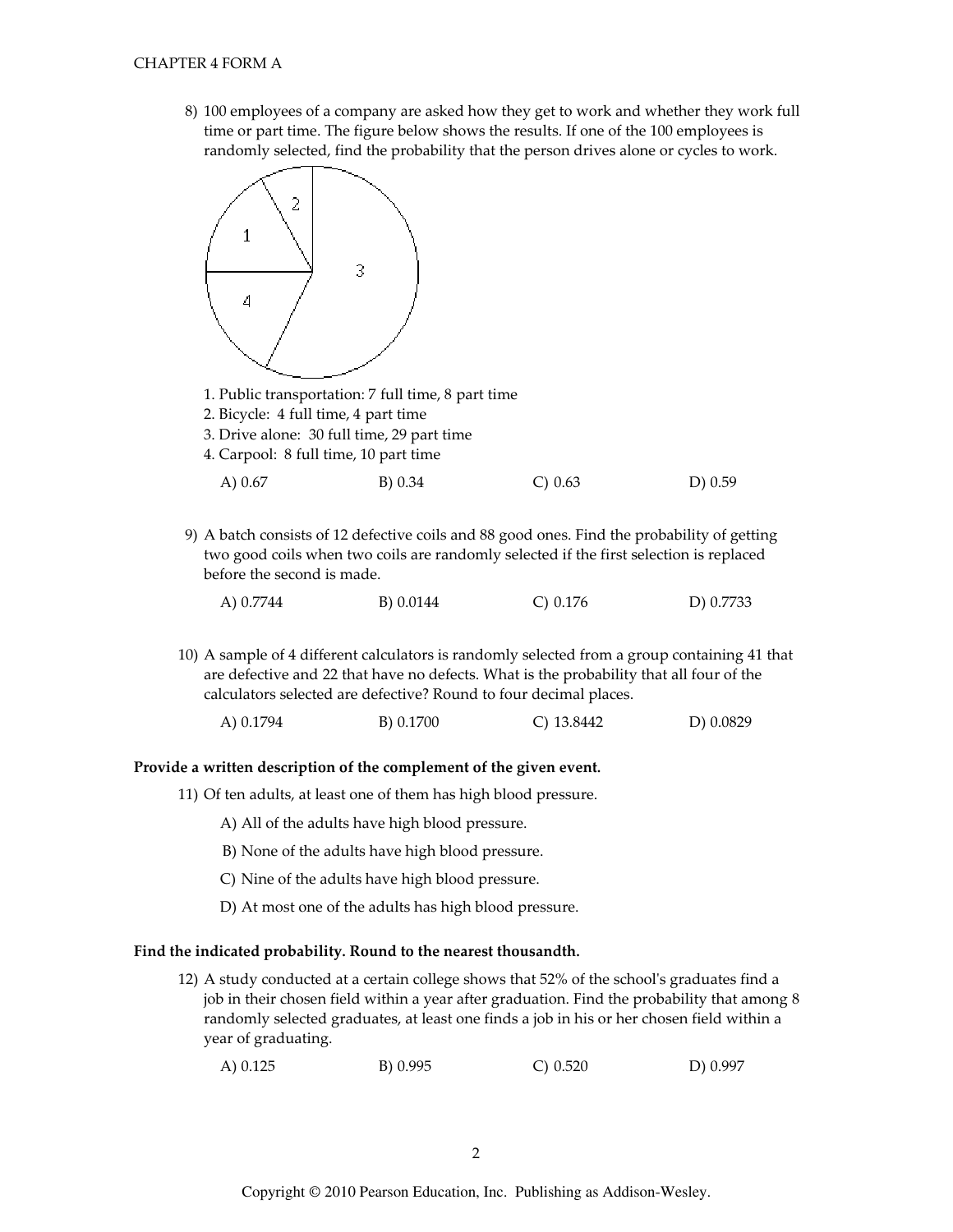# Find the indicated probability. Express your answer as a simplified fraction unless otherwise noted.

13) The table below shows the soft drinks preferences of people in three age groups.

|                                  |    | cola root beer lemon-lime |
|----------------------------------|----|---------------------------|
| under 21 years of age $\vert$ 40 | 25 | 20                        |
| between 21 and $40 \mid 35$      | 20 | 30                        |
| over 40 years of age   20        | 30 | 35                        |

If one of the 255 subjects is randomly selected, find the probability that the person is over 40 years of age given that they drink root beer.

| A) $\frac{6}{17}$ |                                  |
|-------------------|----------------------------------|
| $C \cong$         | D) None of the above is correct. |

14) The following table contains data from a study of two airlines which fly to Small Town, USA.

|                  | Number of flights Number of flights |   |
|------------------|-------------------------------------|---|
|                  | which were on time which were late  |   |
| Podunk Airlines  | 33                                  |   |
| Upstate Airlines | 43                                  | Б |

If one of the 87 flights is randomly selected, find the probability that the flight selected arrived on time given that it was an Upstate Airlines flight.

| 48                     | ⊣                                |
|------------------------|----------------------------------|
| -43<br>$\overline{Q7}$ | D) None of the above is correct. |

#### Solve the problem.

15) A firm uses trend projection and seasonal factors to simulate sales for a given time period. It assigns "0" if sales fall, "1" if sales are steady, "2" if sales rise moderately, and "3" if sales rise a lot. The simulator generates the following output.

0112001100210102120120203102101

Estimate the probability that sales will remain steady.

| C) 0.412<br>A) 0.125<br>B) 0.419 | D) 0.355 |
|----------------------------------|----------|
|----------------------------------|----------|

# Evaluate the expression.

16)  $10^P3$ 

| A) 27 | B) 720 | $C)$ 120 | D) 7 |
|-------|--------|----------|------|
|       |        |          |      |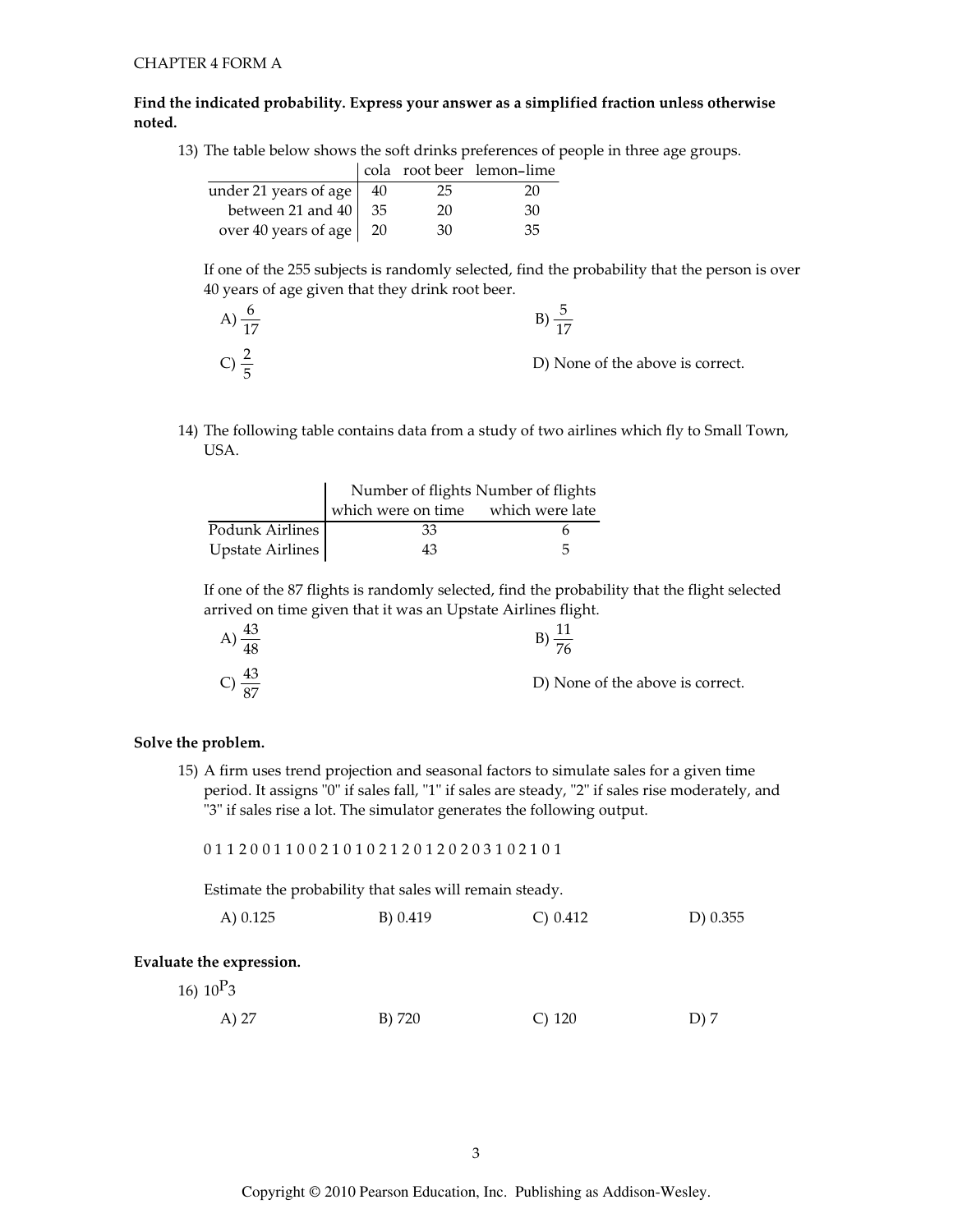## Solve the problem.

- 17) There are 13 members on a board of directors. If they must form a subcommittee of 6 members, how many different subcommittees are possible?
	- A) 720 B) 1,235,520 C) 4,826,809 D) 1716
- 18) A state lottery involves the random selection of six different numbers between 1 and 27. If you select one six number combination, what is the probability that it will be the winning combination?

A) 
$$
\frac{1}{296,010}
$$
 \t B)  $\frac{1}{720}$  \t C)  $\frac{1}{387,420,489}$  \t D)  $\frac{1}{213,127,200}$ 

- 19) A musician plans to perform 6 selections. In how many ways can she arrange the musical selections?
	- A) 5040 B) 36  $C$ ) 6 D) 720
- 20) A class has 8 students who are to be assigned seating by lot. What is the probability that the students will be arranged in order from shortest to tallest? (Assume that no two students are the same height.)

| $(A)$ 0.1000 | B) 0.0000248 | C) 0.00019841 | D) 0.00024802 |
|--------------|--------------|---------------|---------------|
|              |              |               |               |